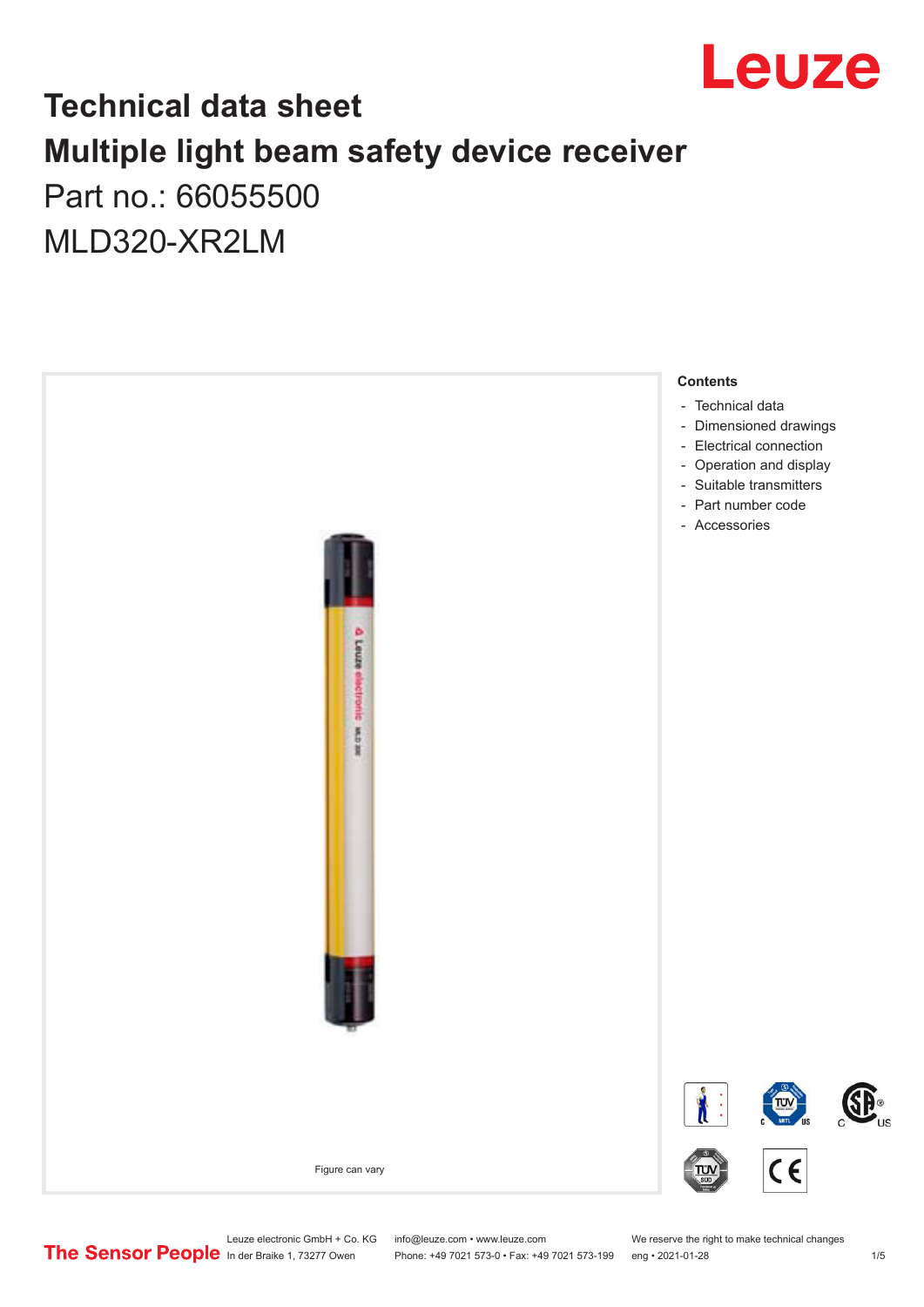## <span id="page-1-0"></span>**Technical data**

# Leuze

| <b>Series</b>                    | <b>MLD 300</b>                                |
|----------------------------------|-----------------------------------------------|
| Device type                      | Receiver                                      |
| <b>Special version</b>           |                                               |
| <b>Special version</b>           | Integrated status indicator                   |
|                                  | Reflective element for laser alignment<br>aid |
| <b>Functions</b>                 |                                               |
| <b>Functions</b>                 | Contactor monitoring (EDM), selectable        |
|                                  |                                               |
|                                  | Start/restart interlock (RES), selectable     |
| <b>Characteristic parameters</b> |                                               |
| <b>Type</b>                      | 2, IEC/EN 61496                               |
| <b>SIL</b>                       | 1, IEC 61508                                  |
| <b>SILCL</b>                     | 1, IEC/EN 62061                               |
| Performance Level (PL)           | c, EN ISO 13849-1                             |
| MTTF <sub>a</sub>                | 204 years, EN ISO 13849-1                     |
| $PFH_n$                          | 1.2E-08 per hour                              |
| Mission time T <sub>M</sub>      | 20 years, EN ISO 13849-1                      |
| Category                         | 3, EN ISO 13849                               |
| <b>Optical data</b>              |                                               |
| Number of beams                  | 2 Piece(s)                                    |

#### **Electrical data**

| <b>Protective circuit</b>          |                           | Overvoltage protection        |
|------------------------------------|---------------------------|-------------------------------|
|                                    |                           | Short circuit protected       |
|                                    |                           |                               |
|                                    | Performance data          |                               |
| Supply voltage U <sub>p</sub>      |                           | 24 V, DC, -20  20 %           |
|                                    | Current consumption, max. | 150 mA, Without external load |
| Fuse                               |                           | External with max, 3 A        |
|                                    |                           |                               |
|                                    | Inputs                    |                               |
| Number of digital switching inputs | 3 Piece(s)                |                               |
|                                    |                           |                               |
|                                    | <b>Switching inputs</b>   |                               |
|                                    | <b>Type</b>               | Digital switching input       |

| <b>Type</b>                  | Digital switching input |
|------------------------------|-------------------------|
| Switching voltage high, min. | 18.2 V                  |
| Switching voltage low, max.  | 2.5V                    |
| Switching voltage, typ.      | 23V                     |
| <b>Voltage type</b>          | DC.                     |
| Switching current, max.      | 5 <sub>m</sub> A        |
|                              |                         |
| Digital switching input 1    |                         |
|                              |                         |

(RES)

(EDM)

**Assignment** Connection 1, pin 1 **Function Control input for start/restart interlock** 

**Digital switching input 2 Assignment** Connection 1, pin 3 **Function Control input for contactor monitoring** 

**Digital switching input 3**

Connection 1, pin 4 **Function** Control input for start/restart interlock (RES)

#### **Outputs**

**Number of safety-related switching outputs (OSSDs)** 2 Piece(s) **Number of digital switching outputs** 1 Piece(s)

#### **Safety-related switching outputs**

| Type                                                   | Safety-related switching output OSSD |
|--------------------------------------------------------|--------------------------------------|
| Switching voltage high, min.                           | 18.2 V                               |
| Switching voltage low, max.                            | 2.5V                                 |
| Switching voltage, typ.                                | 23 V                                 |
| <b>Voltage type</b>                                    | DC                                   |
| Current load, max.                                     | 380 mA                               |
| <b>Load inductivity</b>                                | 2,200,000 µH                         |
| Load capacity                                          | $0.3 \mu F$                          |
| Residual current, max.                                 | $0.2 \text{ mA}$                     |
| Residual current, typ.                                 | $0.002$ mA                           |
| Voltage drop                                           | 1 <sub>V</sub>                       |
|                                                        |                                      |
| Safety-related switching output 1                      |                                      |
| Assignment                                             | Connection 1, pin 6                  |
| <b>Switching element</b>                               | <b>Transistor, PNP</b>               |
|                                                        |                                      |
| Safety-related switching output 2                      |                                      |
| Assignment                                             | Connection 1, pin 5                  |
| <b>Switching element</b>                               | Transistor, PNP                      |
|                                                        |                                      |
| <b>Switching outputs</b>                               |                                      |
| <b>Type</b>                                            | Digital switching output             |
| Switching voltage high, min.                           | 18.2 V                               |
| Switching voltage low, max.                            | 2.5V                                 |
| Switching voltage, typ.                                | 23 V                                 |
| Voltage type                                           | DC                                   |
|                                                        |                                      |
| Switching output 1                                     |                                      |
| Assignment                                             | Connection 1, pin 1                  |
| <b>Switching element</b>                               | <b>Transistor, PNP</b>               |
| <b>Timing</b>                                          |                                      |
|                                                        |                                      |
| <b>Response time</b>                                   | 25 ms                                |
| <b>Restart delay time</b>                              | 100 ms                               |
| <b>Connection</b>                                      |                                      |
|                                                        |                                      |
| <b>Number of connections</b>                           | 1 Piece(s)                           |
|                                                        |                                      |
| <b>Connection 1</b>                                    |                                      |
| <b>Function</b>                                        | Machine interface                    |
| <b>Type of connection</b>                              | Connector                            |
| <b>Thread size</b>                                     | M12                                  |
| <b>Material</b>                                        | Metal                                |
| No. of pins                                            | 8-pin                                |
|                                                        |                                      |
| <b>Cable properties</b><br>Permissible conductor cross | $0.25$ mm <sup>2</sup>               |
| section, typ.                                          |                                      |
| Length of connection cable, max.                       | 100 m                                |
| Permissible cable resistance to                        | 200 Ω                                |
| load, max.                                             |                                      |

In der Braike 1, 73277 Owen Phone: +49 7021 573-0 • Fax: +49 7021 573-199 eng • 2021-01-28 2 /5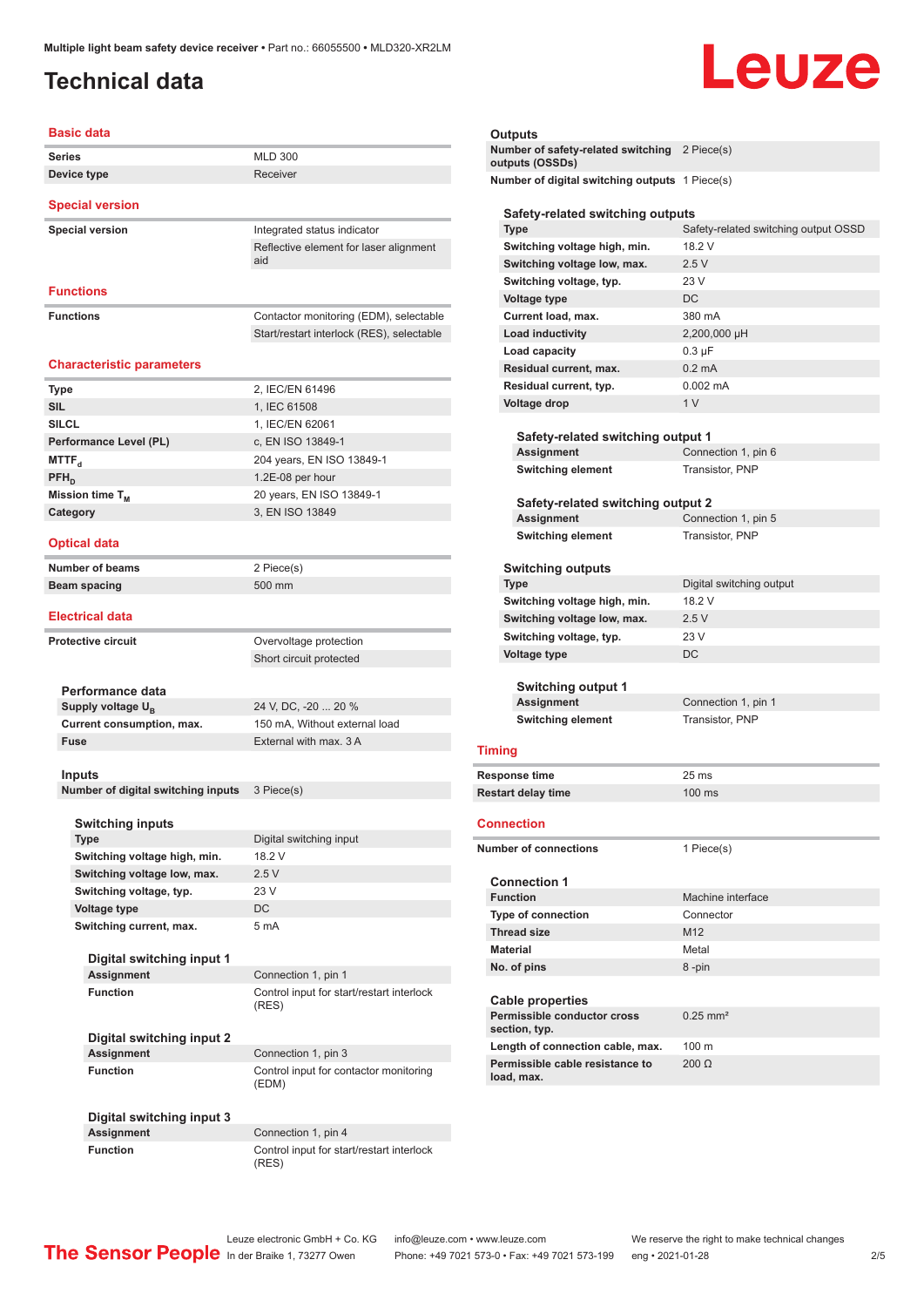## <span id="page-2-0"></span>**Technical data**

## Leuze

#### **Mechanical data**

| Dimension (W x H x L)    | 52 mm x 600 mm x 64.7 mm |
|--------------------------|--------------------------|
| <b>Housing material</b>  | Metal                    |
| <b>Metal housing</b>     | Aluminum                 |
| Lens cover material      | Plastic / PMMA           |
| Material of end caps     | Diecast zinc             |
| Net weight               | $1,400$ q                |
| <b>Housing color</b>     | Yellow, RAL 1021         |
| <b>Type of fastening</b> | Groove mounting          |
|                          | Swivel mount             |
|                          |                          |

#### **Operation and display**

| Type of display                | LED         |
|--------------------------------|-------------|
| <b>Number of LEDs</b>          | 2 Piece(s)  |
| <b>Environmental data</b>      |             |
| Ambient temperature, operation | $-3055$ °C  |
| Ambient temperature, storage   | $-40$ 75 °C |

| Degree of protection         | IP 67          |  |  |  |
|------------------------------|----------------|--|--|--|
| <b>Protection class</b>      | III            |  |  |  |
| <b>Certifications</b>        | c CSA US       |  |  |  |
|                              | c TÜV NRTL US  |  |  |  |
|                              | TÜV Süd        |  |  |  |
| <b>US patents</b>            | US 6,418,546 B |  |  |  |
|                              | US 7,741,595 B |  |  |  |
|                              |                |  |  |  |
| <b>Classification</b>        |                |  |  |  |
|                              |                |  |  |  |
| <b>Customs tariff number</b> | 85365019       |  |  |  |
| eCl@ss 5.1.4                 | 27272703       |  |  |  |
| eCl@ss 8.0                   | 27272703       |  |  |  |
| $eC$ <sub>l</sub> $@ss$ 9.0  | 27272703       |  |  |  |
| eCl@ss 10.0                  | 27272703       |  |  |  |
| eCl@ss 11.0                  | 27272703       |  |  |  |
| <b>ETIM 5.0</b>              | EC001832       |  |  |  |

**ETIM 7.0** EC001832

**Certifications**

## **Dimensioned drawings**

**Relative humidity (non-condensing)** 0 ... 95 %

All dimensions in millimeters



## **Electrical connection**

#### **Connection 1**

| <b>Function</b>    | Machine interface |
|--------------------|-------------------|
| Type of connection | Connector         |
| <b>Thread size</b> | M12               |
| <b>Type</b>        | Male              |
| <b>Material</b>    | Metal             |
| No. of pins        | 8-pin             |
| Encoding           | A-coded           |

### **Pin Pin assignment Conductor Conductor Color**

| 1              | RES/OSSD status signal | White        |
|----------------|------------------------|--------------|
| $\overline{2}$ | $+24V$                 | <b>Brown</b> |
| 3              | <b>EDM</b>             | Green        |
| $\overline{4}$ | <b>MODE</b>            | Yellow       |
| 5              | OSSD <sub>2</sub>      | Gray         |
| 6              | OSSD1                  | Pink         |
| 7              | 0 V                    | <b>Blue</b>  |
| 8              | n.c.                   | Red          |



Leuze electronic GmbH + Co. KG info@leuze.com • www.leuze.com We reserve the right to make technical changes<br>
The Sensor People in der Braike 1, 73277 Owen Phone: +49 7021 573-0 • Fax: +49 7021 573-199 eng • 2021-01-28

Phone: +49 7021 573-0 • Fax: +49 7021 573-199 eng • 2021-01-28 3/5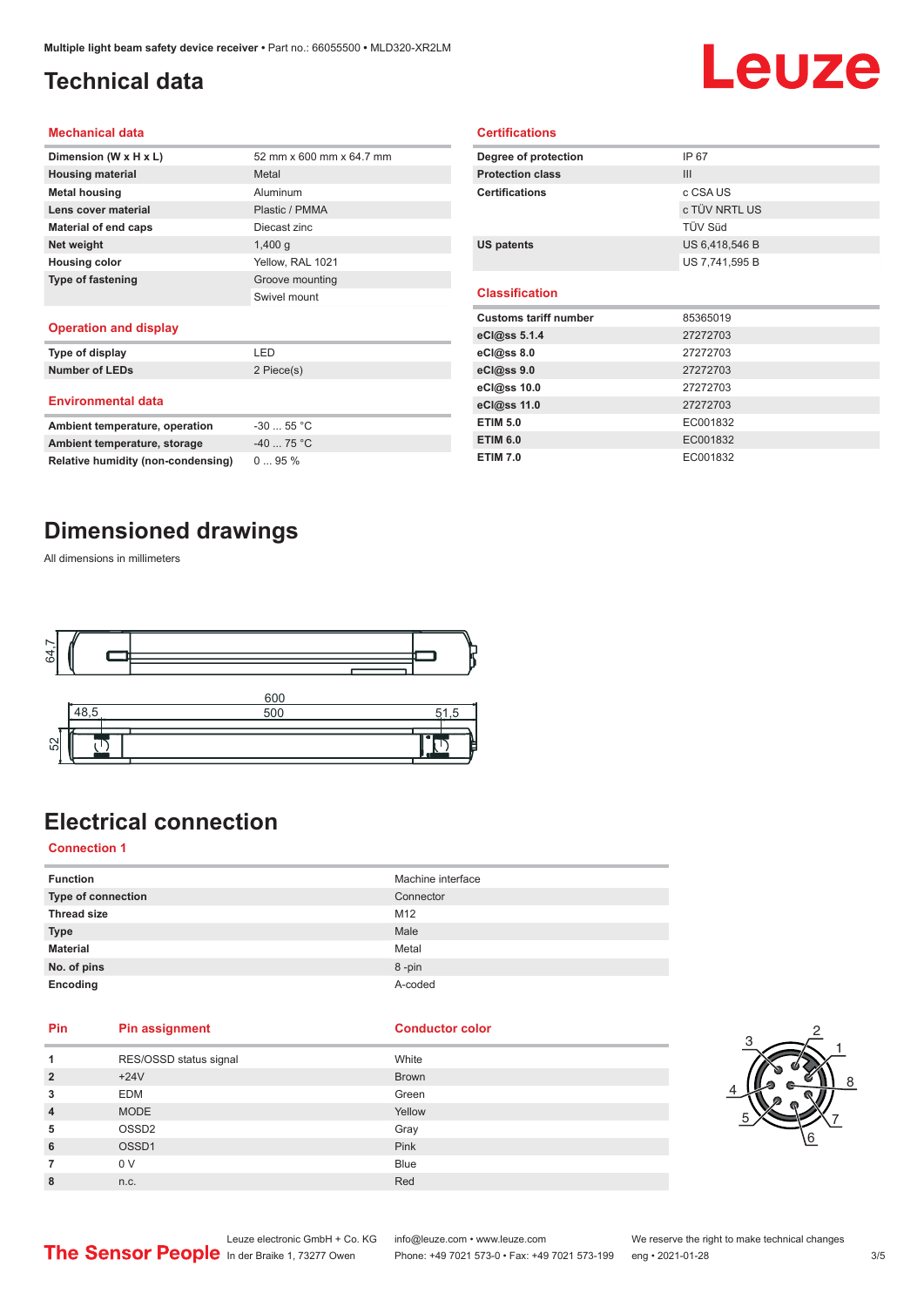## <span id="page-3-0"></span>**Operation and display**

## **Leuze**

| <b>LED</b>     | <b>Display</b>           | <b>Meaning</b>                                       |
|----------------|--------------------------|------------------------------------------------------|
|                | Red, continuous light    | OSSD off.                                            |
|                | Green, continuous light  | OSSD on                                              |
|                | Red, flashing, 1 Hz      | <b>External error</b>                                |
|                | Red, flashing, 10 Hz     | Internal error                                       |
|                | Green, flashing, 1 Hz    | Weak signal, device not optimally aligned or soiled. |
| $\overline{2}$ | Yellow, continuous light | Start/restart interlock locked.                      |

## **Suitable transmitters**

| Part no. | <b>Designation</b> | <b>Article</b>                                      | <b>Description</b>                                                                                                                                                              |
|----------|--------------------|-----------------------------------------------------|---------------------------------------------------------------------------------------------------------------------------------------------------------------------------------|
| 66002500 | MLD300-XT2L        | Multiple light beam<br>safety device<br>transmitter | Special version: Integrated laser alignment aid<br>Operating range: 20  70 m<br>Number of beams: 2 Piece(s)<br>Beam spacing: 500 mm<br>Connection: Connector, M12, Metal, 5-pin |

## **Part number code**

| <b>MLD</b> | Part designation: MLDxyy-zab/t<br>Multiple light beam safety device                                                                                                                                                                                                                               |
|------------|---------------------------------------------------------------------------------------------------------------------------------------------------------------------------------------------------------------------------------------------------------------------------------------------------|
| x          | <b>Series</b><br>3: MLD 300<br>5: MLD 500                                                                                                                                                                                                                                                         |
| уу         | <b>Function classes</b><br>00: transmitter<br>10: automatic restart<br>12: external testing<br>20: EDM/RES<br>30: muting<br>35: timing controlled 4-sensor muting                                                                                                                                 |
| z          | Device type<br>T: transmitter<br>R: receiver<br>RT: transceiver<br>xT: transmitter with high range<br>xR: receiver for high range                                                                                                                                                                 |
| a          | Number of beams                                                                                                                                                                                                                                                                                   |
| b          | Option<br>L: integrated laser alignment aid (for transmitter/receiver)<br>M: integrated status indicator (MLD 320, MLD 520) or integrated status and muting indicator (MLD 330, MLD 335, MLD 510/A, MLD 530,<br>MLD 535)<br>E: connection socket for external muting indicator (AS-i models only) |
| /t         | Safety-related switching outputs (OSSDs), connection technology<br>-: transistor output, M12 plug<br>A: integrated AS-i interface, M12 plug, (safety bus system)                                                                                                                                  |
|            | <b>Note</b>                                                                                                                                                                                                                                                                                       |
|            | $\&$ A list with all available device types can be found on the Leuze website at www.leuze.com.                                                                                                                                                                                                   |